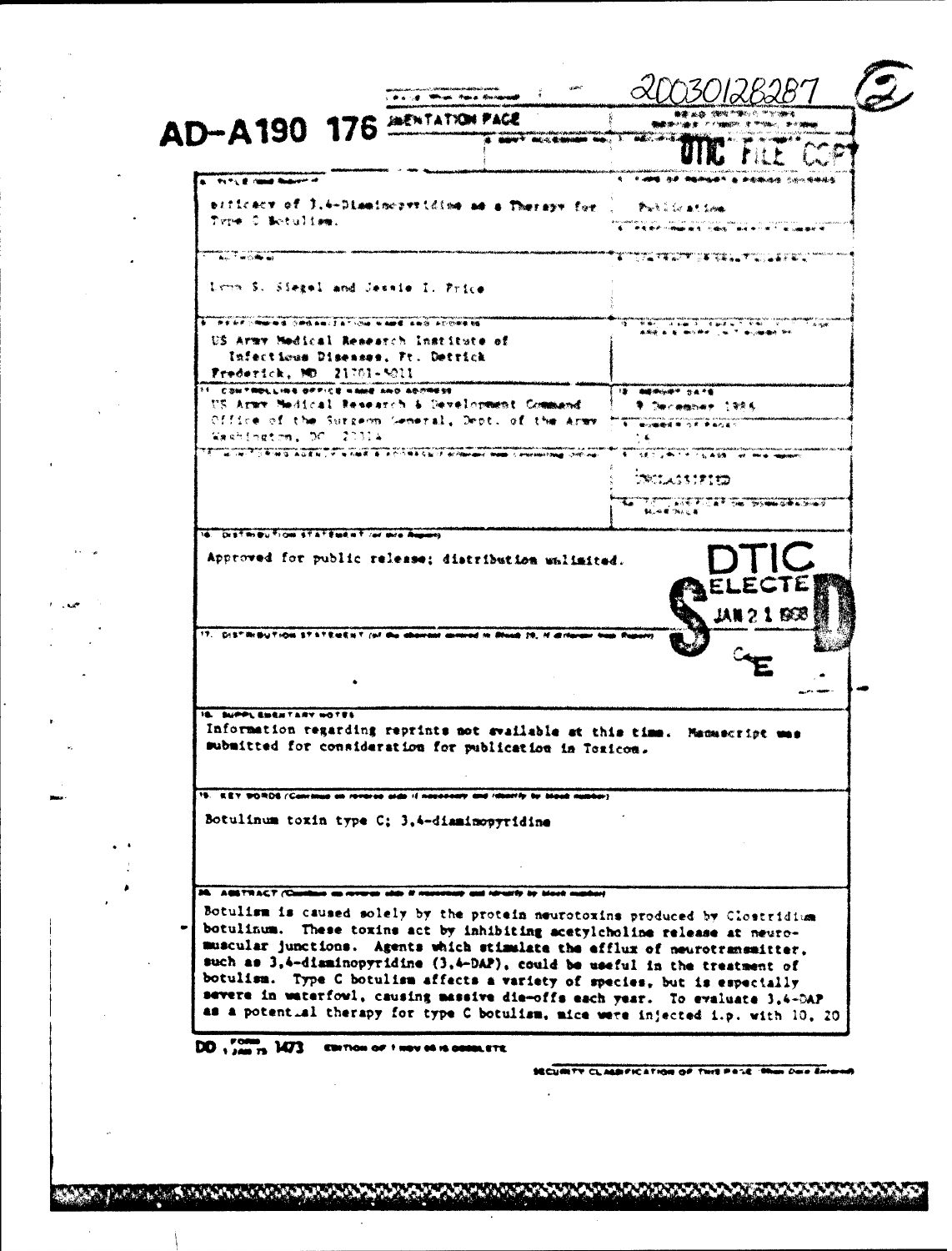#### **SECURITY CLASSIFICATION OF THIS PAGE(When Data in**

or 40 LD<sub>50</sub> of type<sup>"</sup>C toxin. After 3 hr, when symptoms of botulism were apparent **therapy** 4?th-3,4-DAP **was** begun for **halif** of each group of mice. Mice were injected i.p. with 8 mg/kg of the drug hourly. This treatment with 3,4-DAP did not significantly increase the **survival** times of mice receiving type: r toxin. However, therapy with 3,4-DAP, administered at the same concentration and according to the same dosage schedule, significantly prolonged the survival times of mice that had received 20 LD <sub>50</sub> of type A botulinum neurotoxin. The difference in the effectiveness of  $3,4-DAP$  against type A and C botuling toxins may be due to variations in the mechanism of action of these neurotoxins at the molecular level.

51

**ARANG ANTI ACTOR STATE RELATIONS AND THE STATE OF** 

or nurs

**SECURITY CLASSIFICATION OF THIS PAGE(When Data Entered)**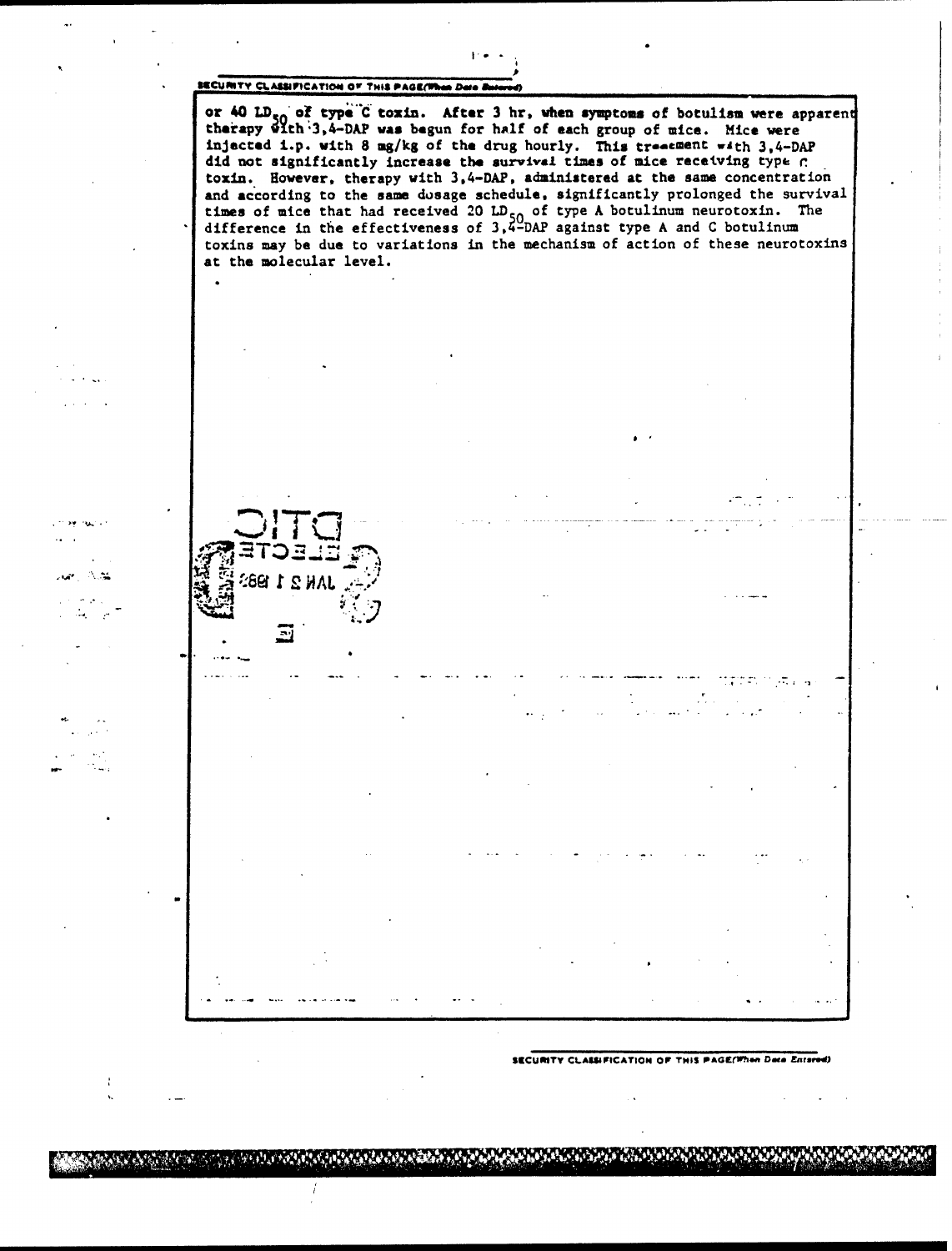# EFFICACY OF 3.4 DIAMINOPYRIDINE AS A THE PAPY FOR TYPE C BOTULSM

# LYNN S. SIEGEL<sup>1</sup> AND JESSIE I. PRICE<sup>2</sup>

## <sup>1</sup> Pathology Division, U.S. Army Medical Research Institute of Infectious Diseases. Fort Detrick, Frederck, MO **21701.** and <sup>2</sup> National Wildlife Health Laboratory, Fish and Wildlife Service. U.S. Department of the Interior, Madison, WI 53711, U.S.A.

Running title: 3,4-DAP and Type C Botulinum Toxin

In conducting the research described in this report, the investigators adhered to the "Guide for the Care and Use of Laboratory Animals." as promulgated **by** the Committee on Care anid Use of Laboratory Animals of the Institute of Laboratory Animal Resources. National Research Council. The facilities are fully accredited **by** the American Association tor Accreditation of Laboratory Animal Care.

The views of the authors do not purport to reflect the positions of the Department of the Army or the Department of Defense.

**All correspondence to: Dr. Lynn S. Siegel University of Unangeless Contract Conducts Conducts Conducts Conducts Conducts Conducts Conducts Conducts Conducts Conducts Conducts Conducts Conducts Conducts Conducts Conducts C** Pathology Division **Just If Institute LISAMRIID Fort Detrick** Frederick, MD 21701-5011 **Pistribution/**<br>Frederick, MD 21701-5011 **Availability Codes** 



AND THE REAL PROPERTY AND REAL PROPERTY AND THE REAL PROPERTY.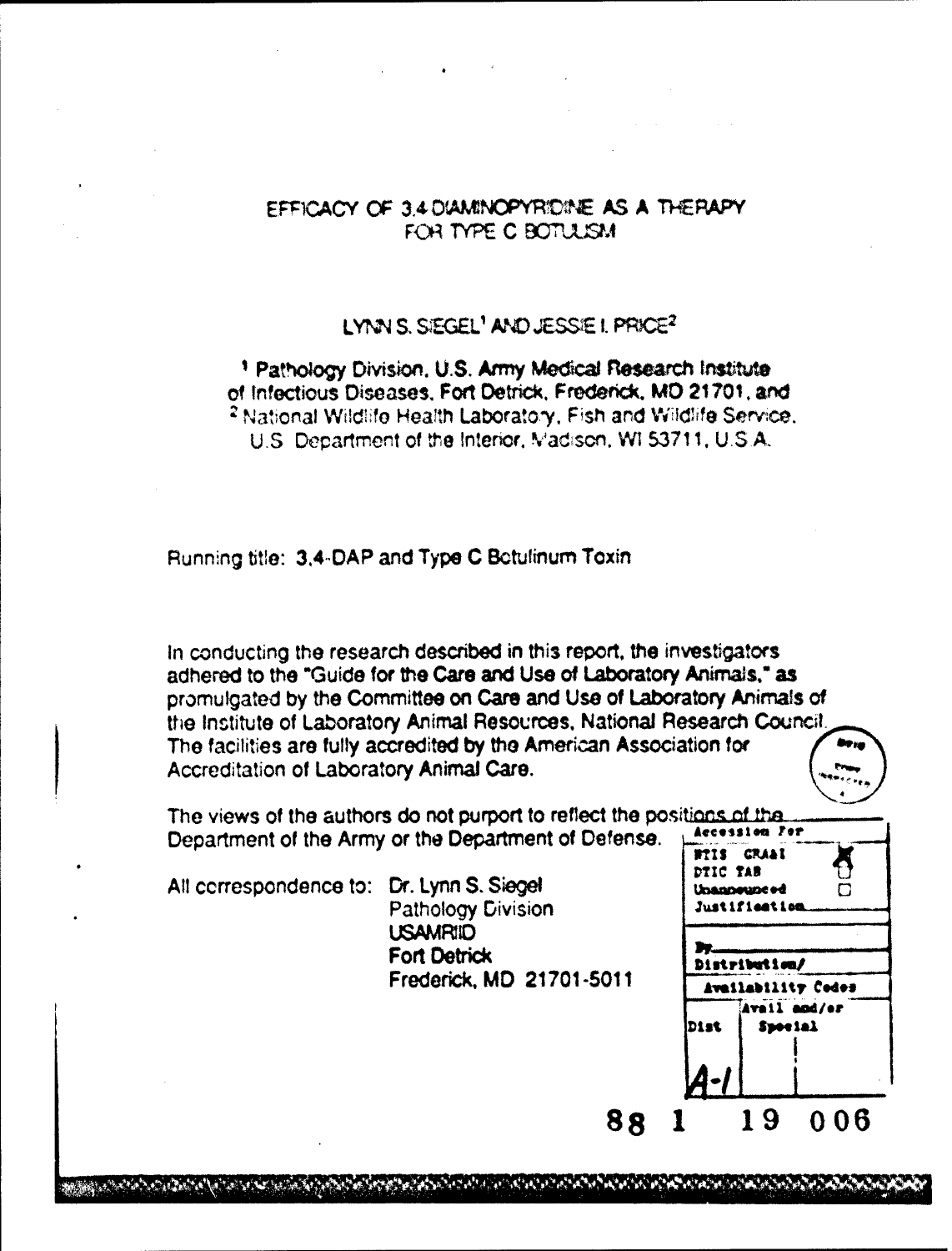## ABSTRACT

L. S. SIEGEL and J. I. PRICE. Efficacy of 3,4-Diaminopyridine as a Therapy for Type C Botulism. *Toxicon* \_\_\_\_\_, \_\_\_\_\_\_\_\_\_\_\_\_\_\_\_\_, 198<sup>2</sup>. Botulism is caused solely by the protein neurotoxins produced by *Clostridium botulinum.* These toxins act by inhibiting acetylcholine release at neuromuscular junctions. Agents which stimulate the efflux of neurotransmitter, such as 3,4-diaminopyridine (3,4-DAP), could be useful in the treatment of botulism. Type C botulism affects a variety of species, but is especially severe in waterfowl, causing massive die-offs each year. To evaluate 3,4-DAP as a potential therapy for type C botulism, mice were injected i.p. with 10, 20 or 40 LD<sub>50</sub> of type C toxin. After 3 hr, when symptoms of botulism were apparent, therapy with 3,4-DAP was begun for half of each group of mice. Mice were injected i.p. with 8 mg/kg of the drug hourly. This treatment with 3,4-DAP did not significantly increase the survival times of mice receiving type C toxin. However, therapy with 3,4-DAP, administered at the same concentration and according to the same dosage schedule, significantly prolonged the survival times of mice that had received 20 LD $_{50}$  of type A botulinum neurotoxin. This difference in the effectiveness of 3,4-DAP against t<sub>y</sub>  $\mu$  A and C botulinum toxins may be due to variations in the mechanism of action of these neurotoxins at the molecular level.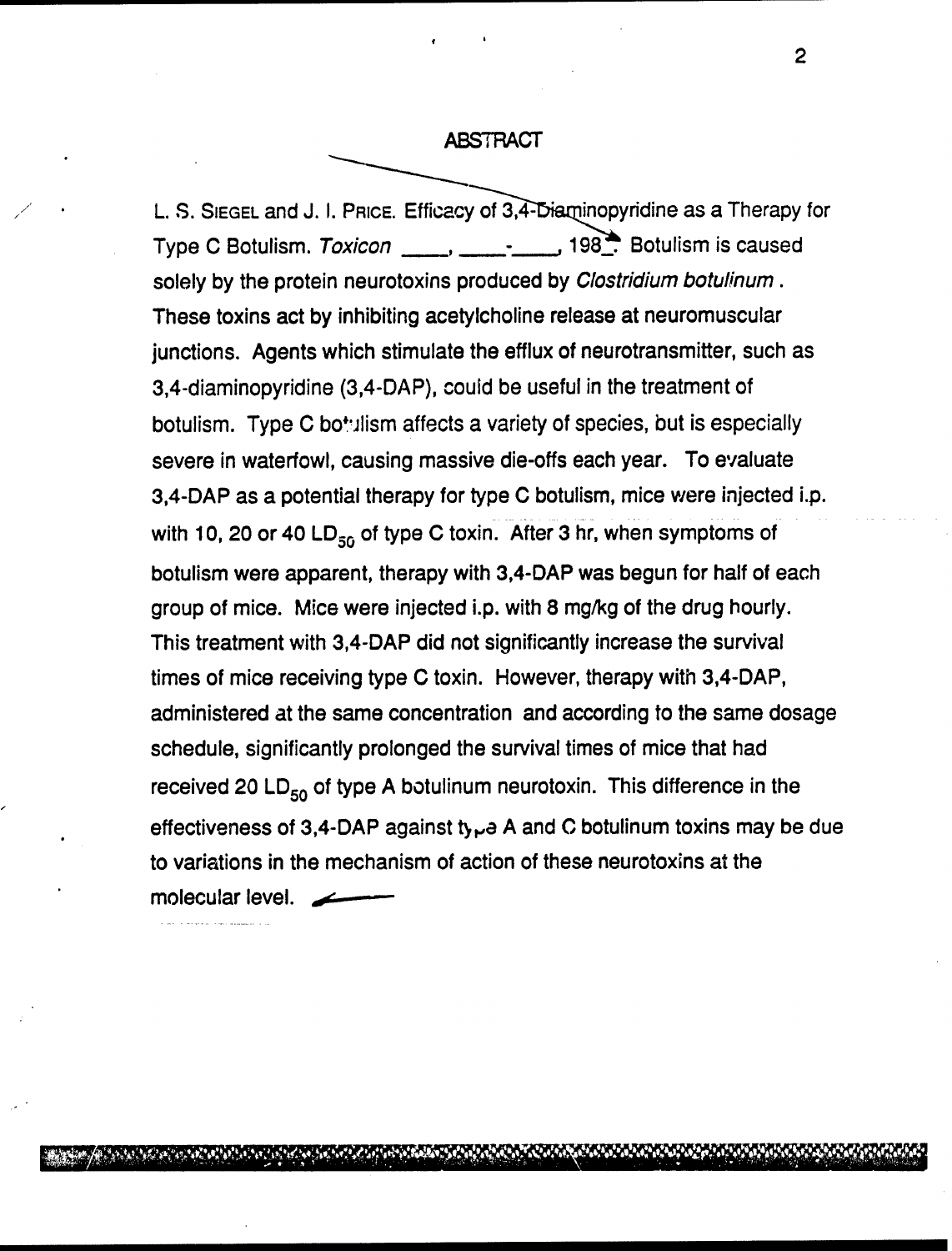## **MTFCUCTION**

*Clostridium botulinum* produces seven immunologically distinct protein neurotoxins, designated types A, B, **C1,** D, **E,** F, and G **(SUGYAMA,** 1980). Types A **-** F neurotoxins cause botulism in humans, animals and/or birds. *Clostridium botulinum* synthesizing type G neurotoxin were isolated from soil in Argentina (GIMENEZ and CICCARELU,1970) and from humans at autopsy (SONNABEND *et ai.,1981),* but this toxin has not been associated with illness in any species.

The neurotoxin produced by *Clostridium botulinum* type C causes botulism in birds, particularly in waterfowl (ducks, geese and swans) (SMITH, 1982). Avian botulism has been reported worldwide **(** FRIEND *et al.,* 1985). Loss of over a million birds in a single outbreak at one location has been reported; outbreaks involving the death of 50,000 or more birds are relatively common (FRIEND *et al.,* 1985). Die-offs occur almost yearly, but losses vary from species to species and from year to year (FRIEND *et al.,* 1985). Outbreaks of type C botulism also occur in pheasants on game farms, and in chickens and turkeys (HARIHARAN and MrrcHELL, 1977). The disease also causes economically important losses of cattle, sheep, horses, and mink (SMITH, 1977). Other species reportedly affected by type C botulism include ferrets, pigs and dogs (HARIHARAN and MITCHELL, 1977), as well as lions (GREENWOOD, 1985) and turtles (SMrrH, 1982).

There is little data to support the contention that type C botulism occurs in humans. Although there are two reports of human cases of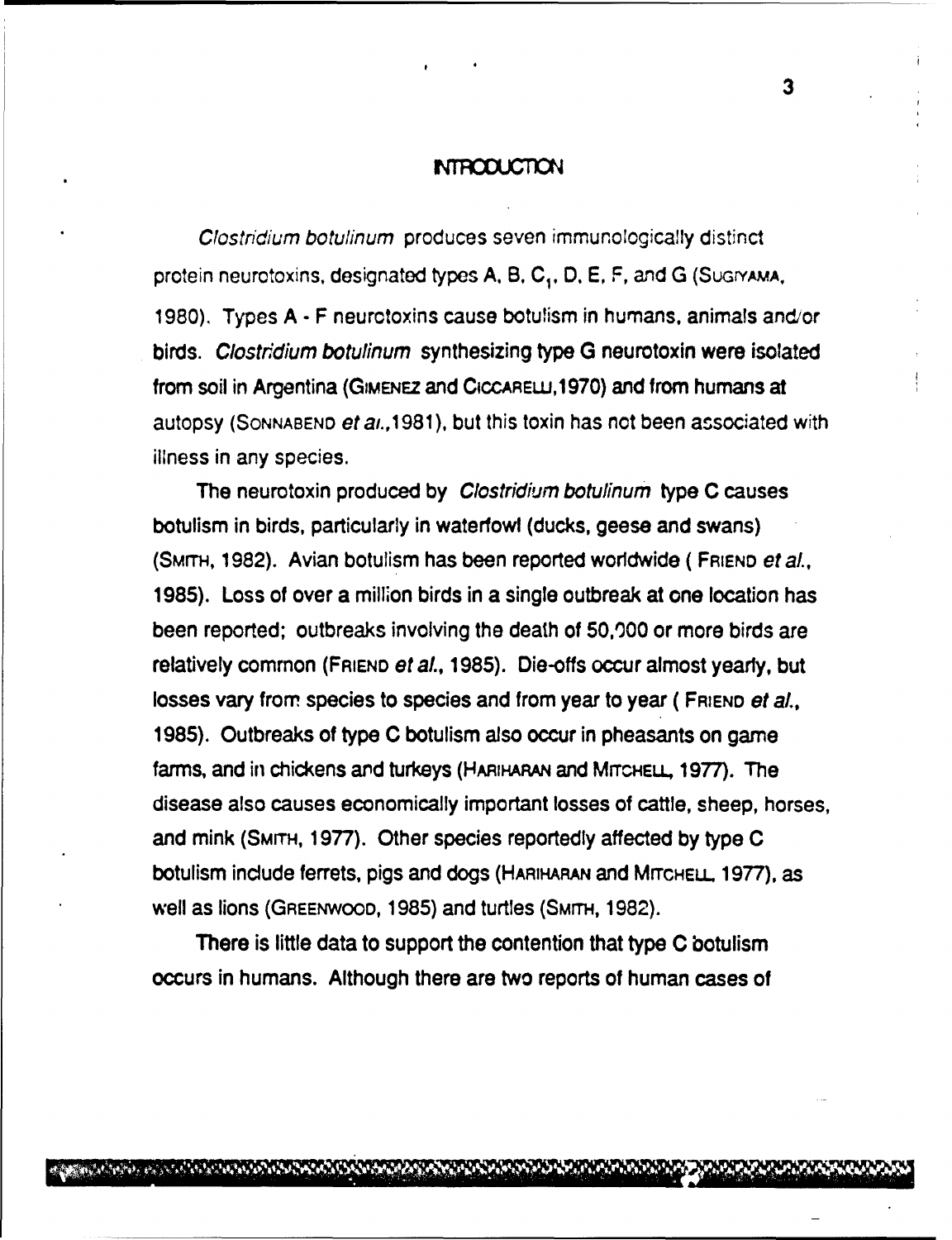botulism attributed to type C, type C toxin was not demonstrated in the serum or feces of the patients nor in suspect food (SMITH, 1977). However, non-human primates are susceptable to type C botulism. BENGTSON  $(1922)$ reported the first isolation of type C *Clostridium botulinum* and experimentally demonstrated its toxicity in monkeys (genus and species not specified). Experimental intoxication of *Macacus rhesus* (GUNNISON and MEYER, 1930) and of *Macaca mulatta* (WAGENAAR et al., 1953) with type C toxin has been reported. Natural outbreaks of type C botulism in primates have occurred in zoos (SMART *et al.,* 1980; SMITH *et al.,* 1983).

Botulism can be prevented by immunization with inactivated toxin (toxoid). In South Africa and Australia, immunization of cattle and sheep with toxoid has been a common practice for many years (SMITH, 1977). Due to the potential for economic losses from the disease, most mink raisers immunize their animals (SMITH, 1977). However, immunization of waterfowl and many other species at risk is impractical.

Treatment of type C botulism by injection of the corresponding antitoxin is efficacious, if started early in the course of the disease (SMITH, 1977). This therapy has been used for mink (SMITH, 1977) and for birds (FRIEND *et al.,* 1985; SMITH *et al.,* 1985). Because treating sick birds with antitoxin is expensive, and supplies of antitoxin are limited, this therapy is normally used only for endangered species.

Since botulinum toxins block the release of acetylcholine at the neuromuscular junction and thereby produce paralysis (BURGAN *et al.,* 1949), agents known to increase neurotransmitter release have been investigated. for potential therapeutic use. It has been demonstrated previously that

/£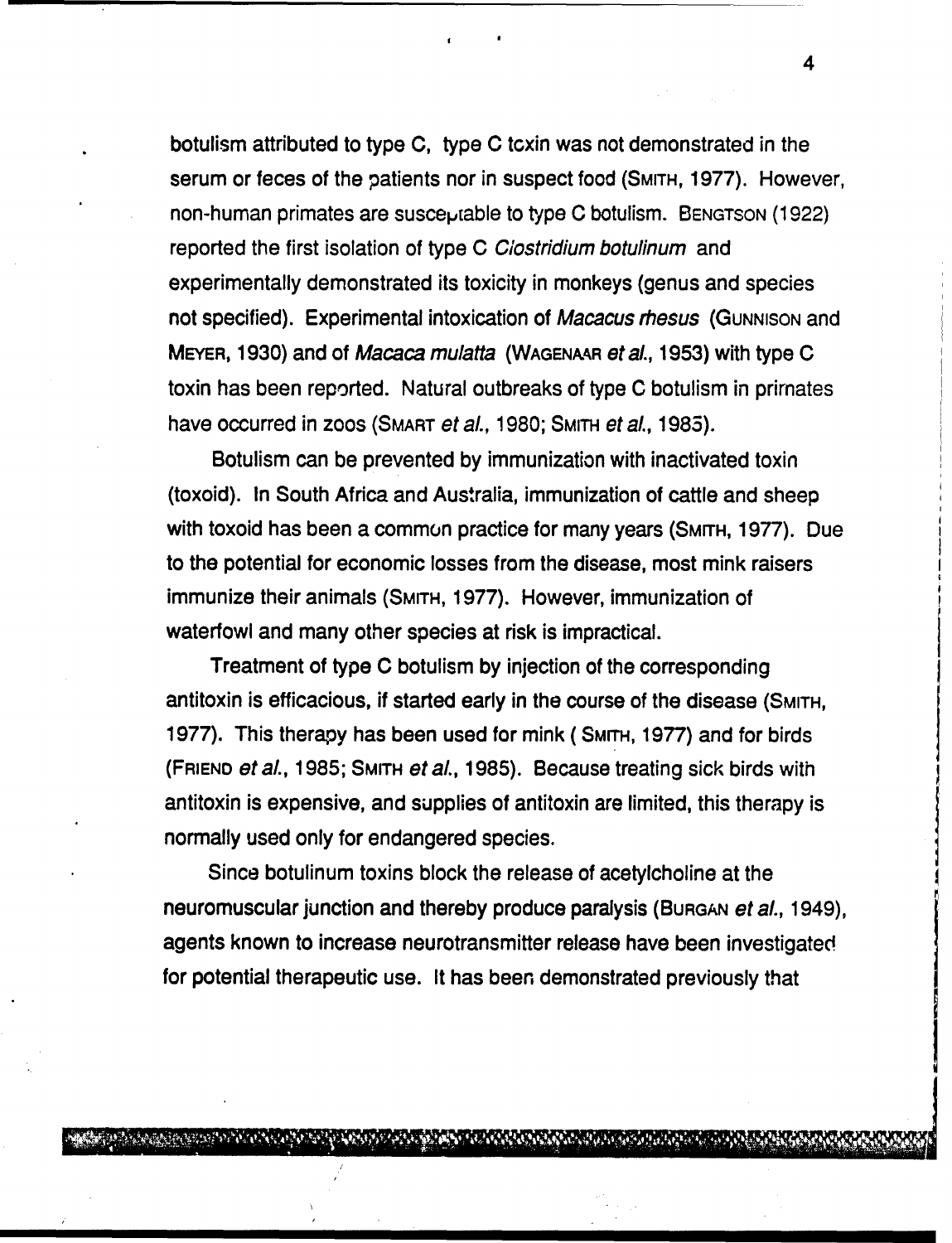3,4-DAP is an effective treatment for type A botulism in mice, but not for type B, **E** or F (SIEGEL *et aL,* 1986). Therefore, we investigated the effect of 3,4-DAP treatment on the survival times of mice injected with type C botulinum toxin anid compared it with that of type A (as a reference standard for drug action).

**CALLES AND STREET** 

**Arien Marchan**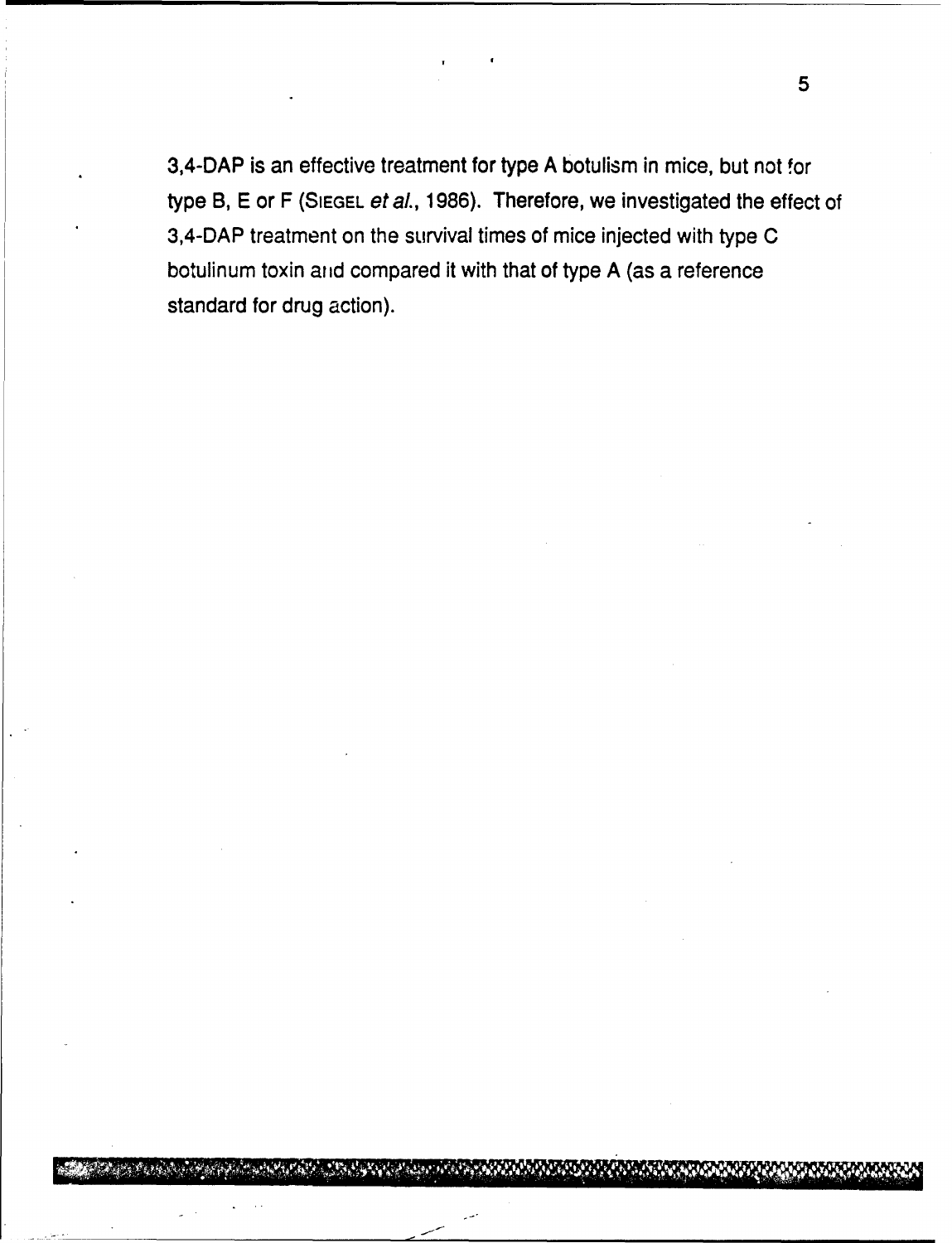## MATERIALS AND METHODS

## *Botulinum toxins.*

Toxin lethal activity was determined as previously described (SIEGEL *et* al., 1986). All doses of toxin reported here are expressed as mouse i.p. LD<sub>50</sub>/ml. The stock solution of type A botulinum toxin, prepared as reported earlier (SIEGEL *et al.*, 1986), contained 2.0 X 10<sup>7</sup> LD<sub>50</sub>/ml. For the production of type C toxin, the Stockholm strain of *Clostridium botulinum* type C was grown in a medium containing 2.0% casein hydrolysate, 2.0% yeast extract, 1.0% glucose, and 0.05% sodium thioglycolate (pH 7.6). After incubation at **370C** for 5 days, the toxin in the culture was precipitated by adjusting the pH to 4.0 with 3 N  $H_2SO_4$ , with the addition of RNA at 0.4 mg/ml as a precipitation aid (IWASAKI and SAKAGUCHI, 1978). The precipitate was washed with distilled water, and the toxin extracted with 0.2 M phosphate buffer at pH 6.0. The extract, containing 2.2 X 10<sup>5</sup> LD<sub>50</sub>/ml, was divided into aliquots and stored at -70<sup>o</sup>C.

## *Experimental protocol.*

A SA SHEARANA AN SIOMAIL ANN AN AIR AN AN AIR AN AIR AN AIR AN AIR AN AIR AN AIR AN AIR AN AIR AN AIR AN AIR A

Studies were conducted as described previously (SIEGEL *et al.,* 1986). An aliquot of stock toxin was thawed and immediately diluted in cold gel-phosphate buffer such that 0.2 ml contained 10, 20 or 40 **LD50.** At zero time, each mouse in a group of at least 30 mice was injected i.p. with either 10, 20 or 40 LD $_{50}$  of type C botulinum toxin. A group of mice (30 or more) injected with 20 LD<sub>50</sub> of type A toxin served as a positive control for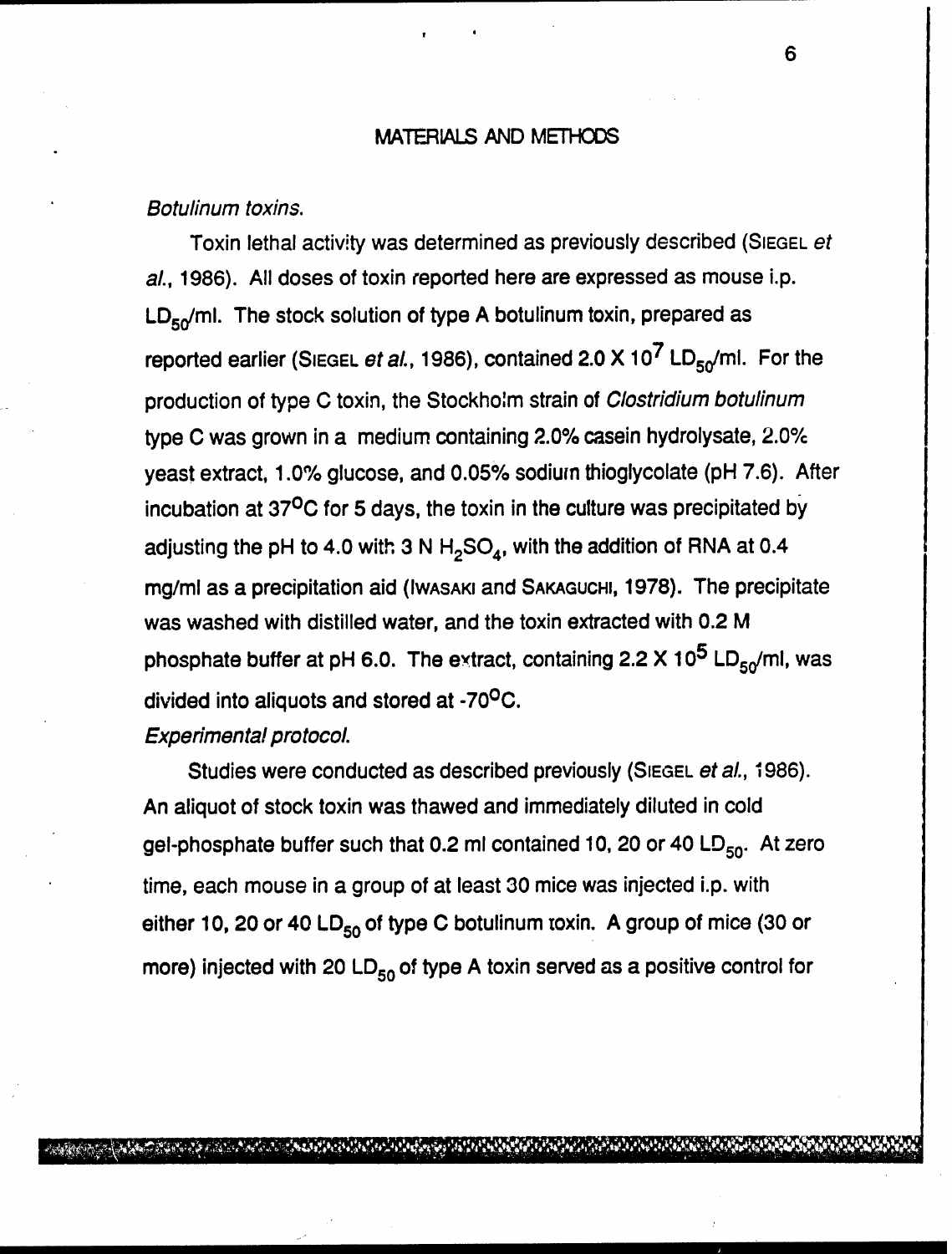the efficacy of 3,4-DAP therapy. After 3 hr, when the mice showed signs typical of botulism, treatment with 3,4-DAP was begun for half of each group of mice. The drug, in 0.2 ml sterile saline, was injected i.p. at hourly intervals, at a dose of 8 mg/kg. A control group of mice did not receive toxin, but were injected with 3,4-DAP according to the same schedule. All mice were checked for survival at 15 min intarvals. *Statistical analysis.*

A computer statistics program, Biomedical Data Program 1L, was used to calculate mean, standard error of the mean, and median survival time. The pattern of survival of treated versus untreated groups of mice was compared by using the Mantel-Cox statistic. A P value of 0.05 or less was considered statistically significant.

#### *Chemicals.*

Three, four-diaminopyridine (98% pure) was obtained from Aldrich Chemical Company, Inc., Milwaukee, WI. Casein hydrolysate (N-Z amine A) was purchased from Humko Sheffield Chemical Co., Memphis, TN, and yeast extract was a product of Difco Laboratories, Detroit, MI. RNA (Type **III** from bakers yeast) and sodium thioglycolate were purchased from Sigma Chemical Co., St. Louis, MO. All other chemicals used were reagent grade products.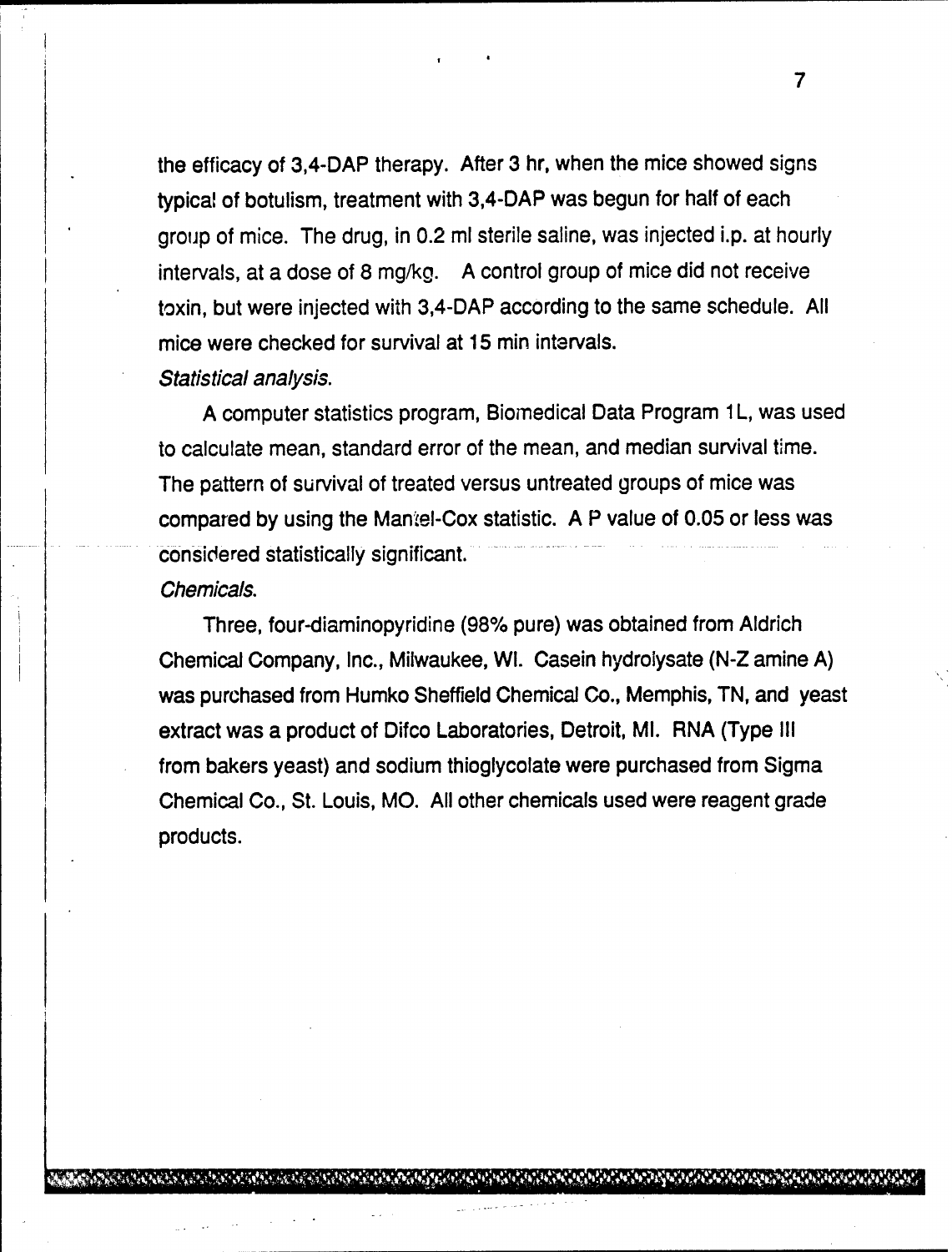## **RESULTS**

**SIEGEL** *et al.* (1986) previously reported that the survival times of mice injected with type A botulinum toxin can be prolonged by treatment with 3,4-DAP. In the studies reported here, a group of mice injected with 20 **LD50** of type A toxin served as a positive control for the efficacy of 3,4-DAP. As shown in Table 1, the difference in the pattern of survival of the treated versus untreated groups of mice for three such experiments is statistically significant ( $P \le 0.05$ ). When tested under identical conditions, treatment with 3,4-DAP failed to prolong the survival time of mice injected with 10, 20 or 40 LD<sub>50</sub> of type C botulinum toxin (Table 1). In two experiments, administration of 3,4-DAP actually shortened the time to death (Table 1). The control group of mice, which did not receive toxin but statistically significant ( $P \le 0.05$ ). When tested under identical conditions,<br>treatment with 3,4-DAP failed to prolong the survival time of mice<br>injected with 10, 20 or 40 LD<sub>50</sub> of type C botulinum toxin (Table 1). In

**INGLES IN ALSONE** 

ちょうひょうひょう ちょうしょう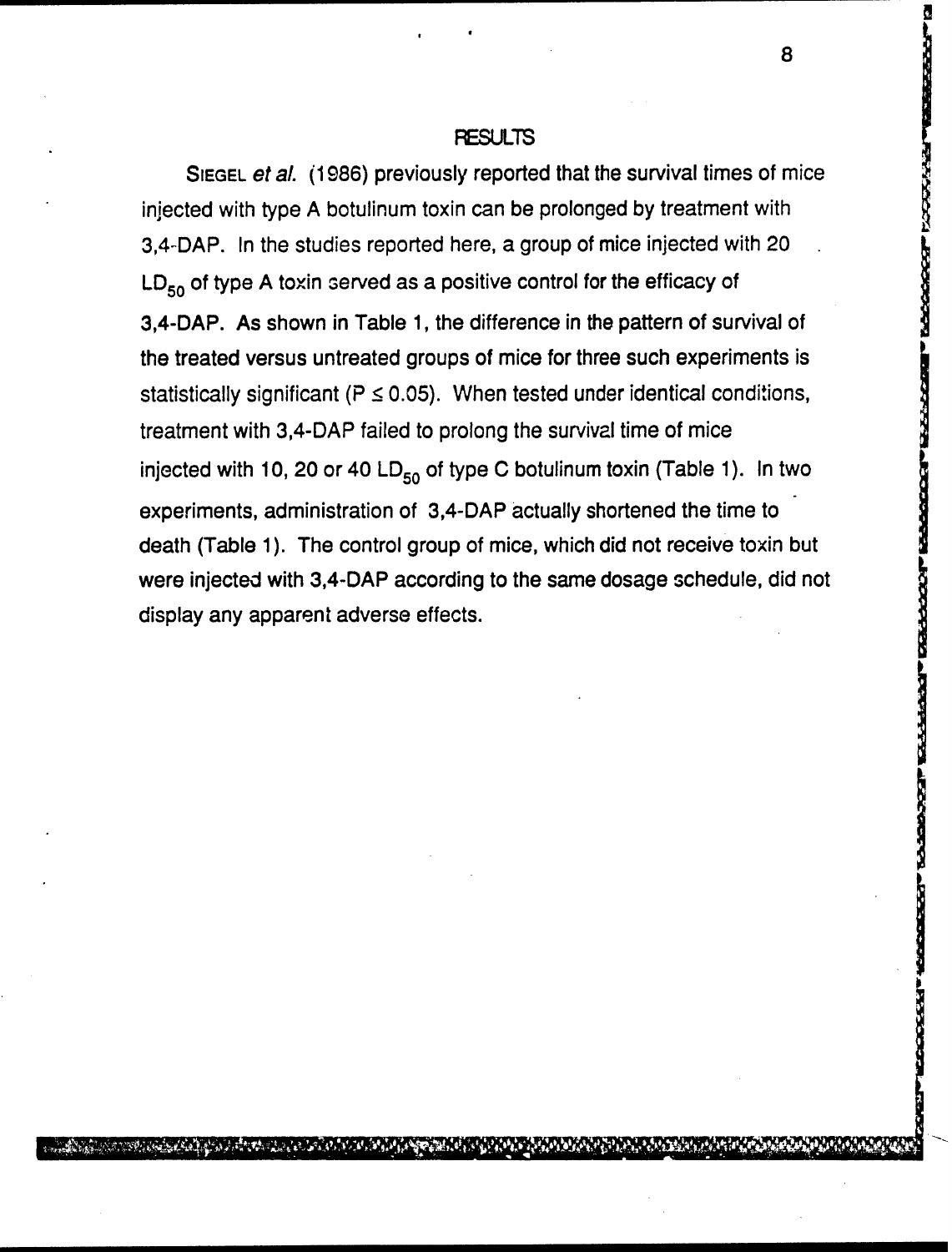### **DISCUSSION**

Since botulinum neurotoxins inhibit acetyicholine release at cholinergic nerve terminals (BURGAN et al., 1949), drugs that increase the liberation of the neurotransmitter may be useful in the therapy of botulism. Four-aminopyridine (4-AP) has been shown to enhance acetylcholine release from nerve terminals (MoLGO *et al.*, 1975; YEH *et al.*, 1976), and its efficacy as a treatment for type C botulism has been evaluated in mice and rats (MORRISON and KRYZHANOVSKY, 1985). In those studies, mice were injected i.m. with varying doses (0.1-0.2 **gg)** of type C toxin. Administration of 4-AP (5 mg/kg i.p.) within 3-5 min of toxin injection significantly prolonged the survival times of mice that had received 0.12  $\mu$ g of toxin. A 2 mg/kg dose of 4-AP administered twice daily produced the maximum increase in survival times. If 4-AP (2 mg/kg) was given after local paralysis had developed (within 1 day after toxin injection), survival times were significantly increased. Rats were totally paralyzed and showed signs of respiratory insufficiency within 3 days of injection with 50 **gg** of type C toxin, but within 5-6 min of injection of 4-AP (5 mg/kg), the animals were able to lift their heads and to move about. The duration of the improvement was 1 to 1.5 hr. Further injections of 4-AP again resulted in a reduction of signs in the rats. Although the results reported were noteworthy, 4-AP was tested only at very low doses of botulinum toxin (1-2 LD<sub>50</sub>, according to the authors), and very slight increases in toxicity within that range dramatically reduced the effectiveness of the drug.

RABA ESSAS La Social de la Social de la Social de la Social de la Social de la Social de la Social d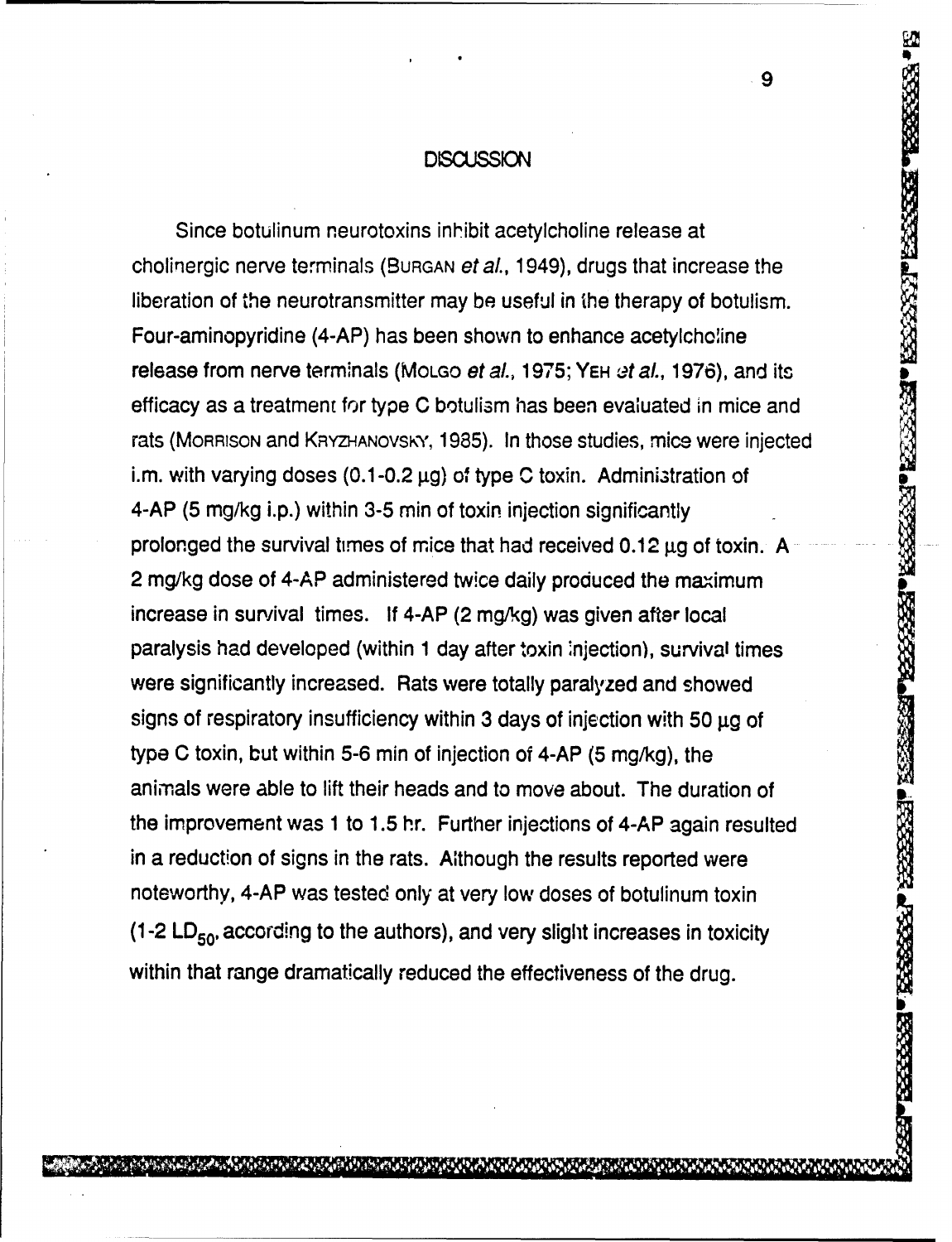Three, four-diaminopyridine (3,4-DAP) is reportedly less convulsant than 4-AP in laboratory animals (VoHRA and PRADHAM, 1964), and is six to seven times more effective than 4-AP in reestablishinq neuromuscular transmission in rat muscles previously paralyzed by type A botulinum toxin (Molgo et al., 1980). Three, four-diaminopyridine has been used to treat type C botulism in two circus ions (GREENWOOD, 1985). Improvements in the condition of both lions wore transient, lasting for only about 30 min, and treatment with 3,4-DAP was discontinued. Unfortunately, treatment with 3,4-DAP was not initiated unti! late in the course of the disease, and only very low doses of the drug were used. In our studies, therapy with 3,4-DAP was not effective against type C botulinum neurotoxin (Table 1). However, treatment with the same concentration of 3,4-DAP (8 mg/kg) according to the same dosage schedule significantly prolonged the survival times of mice that had received type A botulinum neurotoxin (Table1).

The efficacy of 3,4-DAP as a mode of therapy for botulism caused by type A, B, E or F neurotoxin has been determined (SIEGEL et al., 1986). Treatment with 3,4-DAP was effective in prolonging the survival of mice injected with 10, 20 or 40 LD<sub>50</sub> of type A botulinum toxin, but not against equivalent amounts of type B, E, or F neurotoxin. In addition, 3,4-DAP has been evaluated in isolated rat muscle preparations for its ability to overcome the paralysis previously induced by botulinum toxin. The drug (4 **gM)** effectively restored neuromuscular transmission in muscles paralyzed by type A toxin (MOLGO *et aL,* 1980). Compared to type A, 3,4-DAP (1, 10 and 100  $\mu$ M) was less effective against the paralysis produced by type B (SELLIN

and the strategy of the state of the strategy of the strategy of the strategy of the strategy of the strategy of the strategy of the strategy of the strategy of the strategy of the strategy of the strategy of the strategy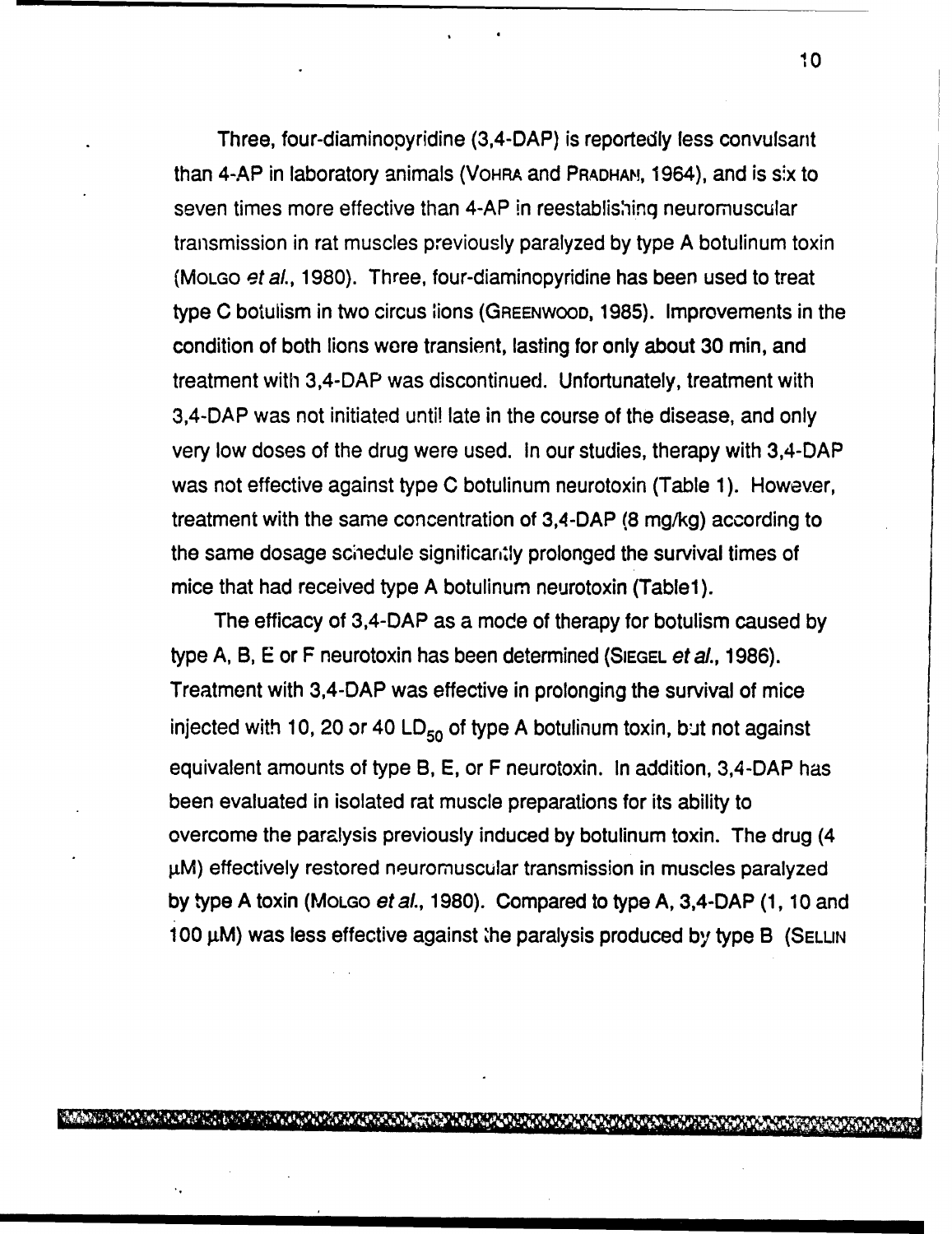*etal.,* **1983)** or type F toxins (KAUFFMAN *et* al., 1985). However, larger doses of B and F were required to produce an effect comparable to that induced by type A: 5,000 LD<sub>50</sub> of type B produced paralysis equal to that obtained with 20 LD<sub>50</sub> of type A (SELLIN *et al.*, 1983); 200-2,000 LD<sub>50</sub> of type F were needed for an effect equal to 2-3 LD<sub>50</sub> of type A (KAUFFMAN *et al.*, 1985). In rat phrenic nerve-hemidiaphragm preparations,  $3,4$ -DAP (100  $\mu$ M) increased neuromuscular transmission to a greater extent in muscles previously poisoned with type A botulinum toxin than in those pretreated with type B or E (SiMPSoN, 1986).

Thus, based on whole animal studies using equivalent doses of botulinum neurotoxins, 3,4-DAP is an effective therapy against type A toxin (Table 1, **SIEGEL** *et al.,* 1986), but not against type B, E,or F **(SIEGEL** et al., 1986), nor against type C (Table 1). These studies suggest that type A botulinum neurotoxin may act by a different mechanism than type B, C, E or F at the molecular level.

**II I 1 1 1 q1 jý 11 11 111**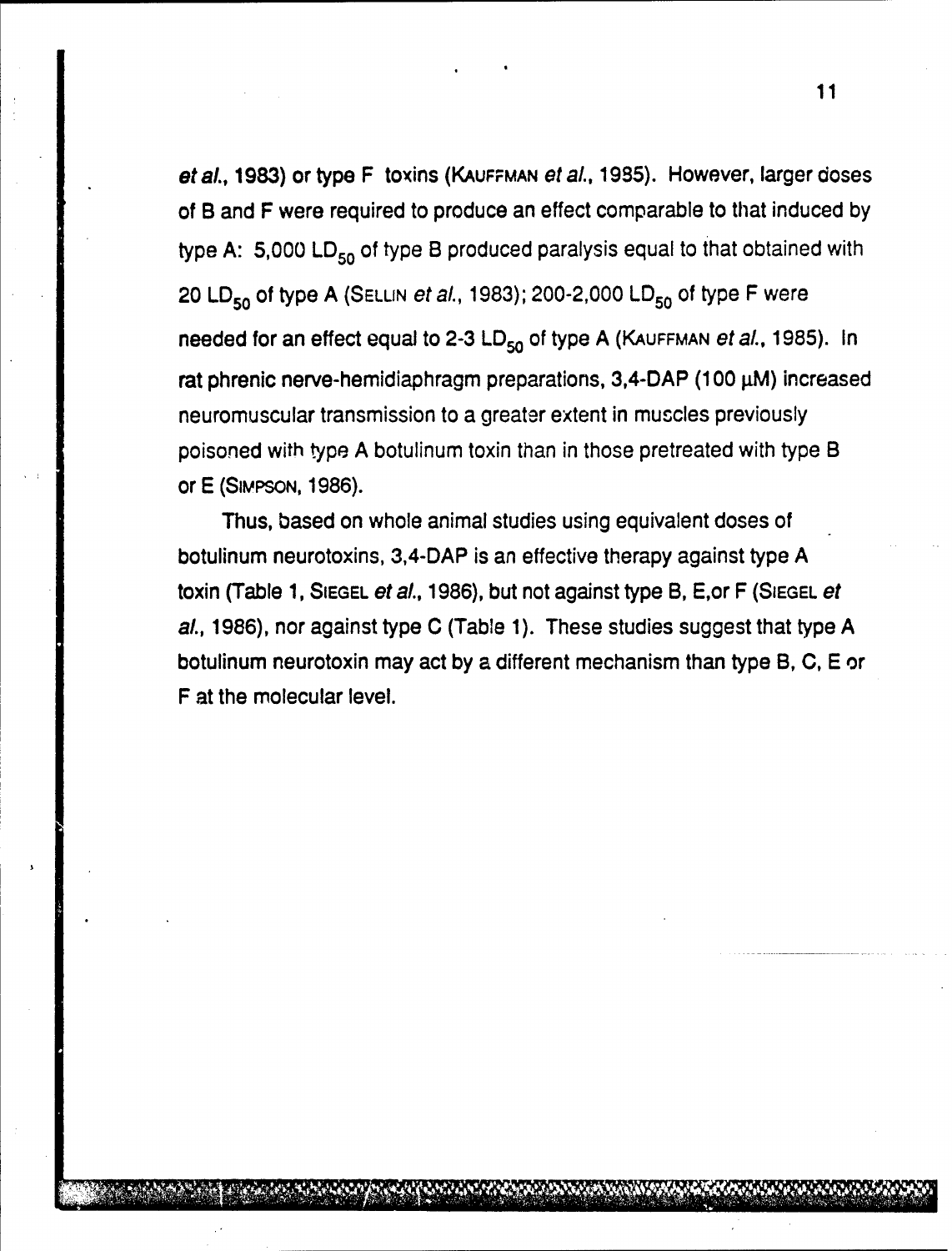## **ACNOWLEDGEMENTS**

**i I 11 ' 11' 0 113 4 11 110 2 11 1,111 1 1 110**

We thank James Osmolski and Karen Saldana for expert technical assistance, and Gene Nelson for the statistical analyses.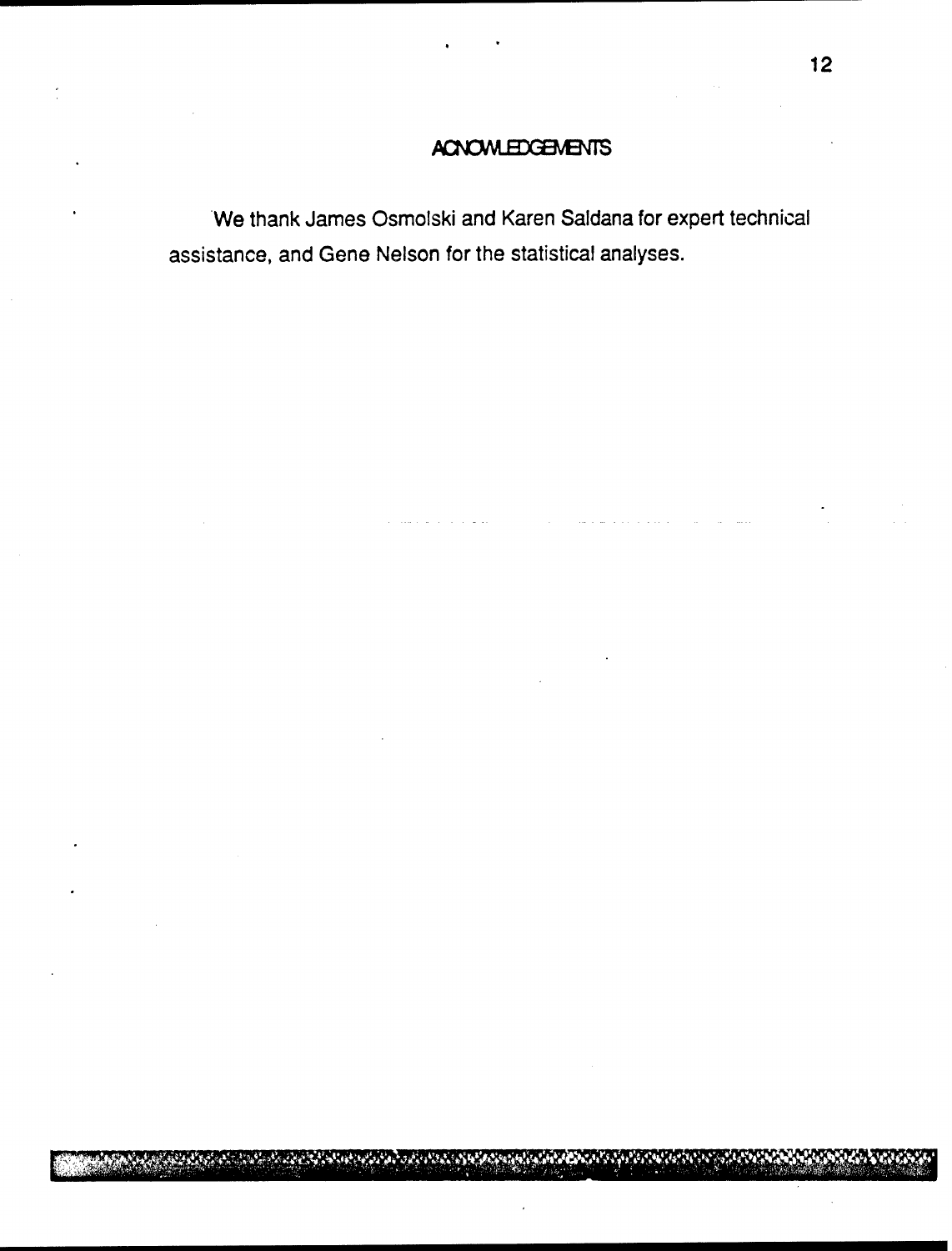#### **REFERENCES**

BENGTSON, I. A. (1922) Preliminary note on a toxin-producing anaerobe isolated from the larvae of *Lucilia caesar. Pub. Health Rep.* **37,164.**

BURGAN, A. S. V., DICKENS, F. and ZATMAN, L. J. (1949) The action of botulinum toxin on the neuromuscular junction. *J. Physiol.* **109, 10.**

**FRIEND,** M., LOCKE, L N. and KENNELLY, J. J. (1985) *Avian botulism.* U.S. Government Printing Office Region 8.

GIMENEZ, D. F. and CICCARELU, A. S. (1970) Another type of *Clostridium botulinum. Zentralbi BacterioL Parasitenkd. lnfektionskr. Hyg. Abt. I Orig.* 215,221.

GREENWOOD, A. G. (1985) Diagnosis and treatment of botulism in lions. The *Vet. Rec.* 117, 58.

GuNNIsoN, **J.** B. and MEYER, K. F. (1930) Susceptibility of monkeys, goats and small animals to oral administration of botulinum toxin, types B, **C** and D. *J. Infect. Dis.* 46, **335.**

HARIHARAN, H. and MITCHELL, W. R. (1977) Type C botulism: the agent, host spectrum and environment. *Vet. Bull.* 47, **95.**

IWASAKI, M. and SAKAGUCHI, G. (1978) Acid precipitation of *Clostridium botulinum* type C and D toxins from whole culture by addition of ribonucleic acid as a precipitation aid. *Infect. Immun.* 19, 749.

**KAuFFmA,** J. A., WAY, **J.** F., Jr., SIEGEL, L. **S.** and SEWLN, L **C.** (1985) Comparison of the action of types A and F botulinum toxins at the rat neuromuscular junction. *Toxic. appl. Pharmac.* **79,** 211.

MOLGO, **J., LEMEIGAN,** M. and **LECHAT,** P. (1975) Modifications de la liberation du transmitteur a la jonction neuromusculaire de Grenouille sous l'action de l'arnino-4-pyridine. *C. R. Acad. Sci. (Paris) Ser. D,* **281, 1637.**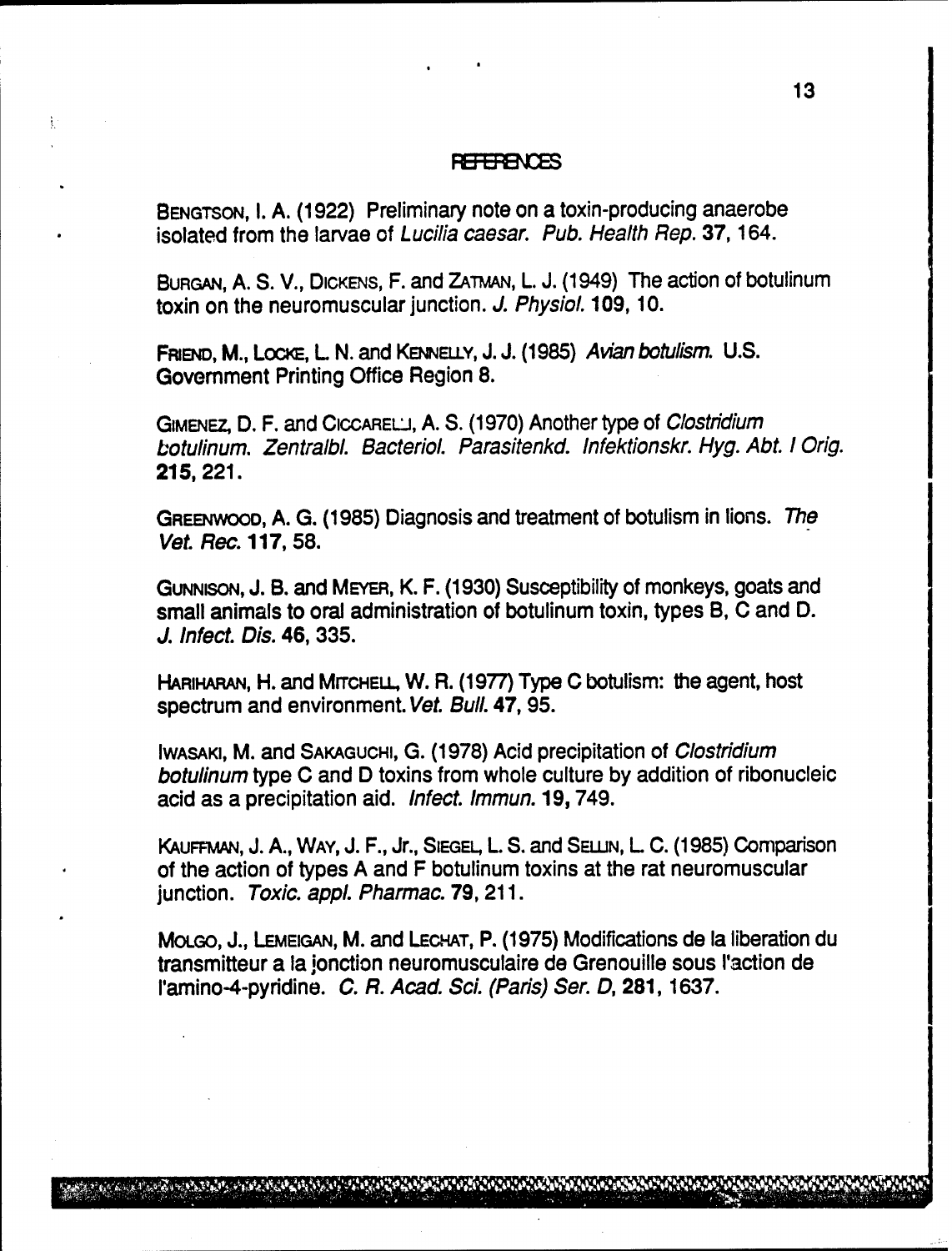Mouw, **J., LUNDH,** H. and **THESLEFF, S. (1980)** Potency **of** 3,4-diaminopyridine and 4-aminopyridine on mammalian neuromuscular transmission and the effect of pH changes. Eur. **J.** Pharmac. **61,** 25.

MORRISON, V. V. and KR:YzHANovsKY, **G. N. (1985)** Effect of 4-aminopyridine on the development of experimental botulinic intoxication. Biull. Eksp. Biol. Med. (Russian)100, 445.

**SELUN,** L **C., THESLEFF, S.** and DAsGuPTA, B. R. **(1983)** Different effects of types **A** and B botulinum toxin on transmitter release at the rat neuromuscular junction. Acta Physiol. Scand. **119, 127.**

SIEGEL, L. **S., JOHNSO-INEGAR, A. D.** and **SEWN,** L **C. (1986)** Effect of 3,4-diaminopyridine on the survival of mice injected with botulinum neurotoxin type **A,** B, **E,** or F. Toxic. appi. Pharmac. 84, **255.**

**SIMPSON,** L. L. **(1986) A** preclinical evaluation of aminopyridines as putative therapeutic agents in the treatment of botulism. Infect. Immun. **52, 858.**

SMART, **J. L., ROBERTS, T. A., McCULLAGH, K. G., LUCKE, V. M. and PEARSON, H. (1980)** An outbreak of type **C** botulism in captive monkeys. Vet. Rec. **107, 445.**

SMITH, **G.** R. **(1982)** Botulism in waterfowl. Symp. Zoo!. Soc. Lond. **50, 97.**

**SMTH, G. R., BRAMBELL, M. R., GAYNOR, W. T., GREED, G. R. and DEMEURICHY, W. (1985)** Botulism in zoological collections. Vet. Rec. **117, 534.**

SMITH, L. **DS. (1977)** *Botulism:* The Organism, Its Toxins, The Disease. Springfield: Charles **C.** Thomas.

SONNABBND, O., SONNABEND, W., HENZLE, R., SIGRIST, T., DIRNHOFER, R. and KRECH U. **(1981)** Isolation of Clostridium. botulinum type **G** and identification of type **G** botulinal toxin in humans: Report of five sudden unexpected deaths. **J.** Infect. Dis. 143, 22.

**SUGIVAMA,** H. **(1980)** *Clostridium botulinum* neurotoxin. *Microbial Rev.* **44, 419.**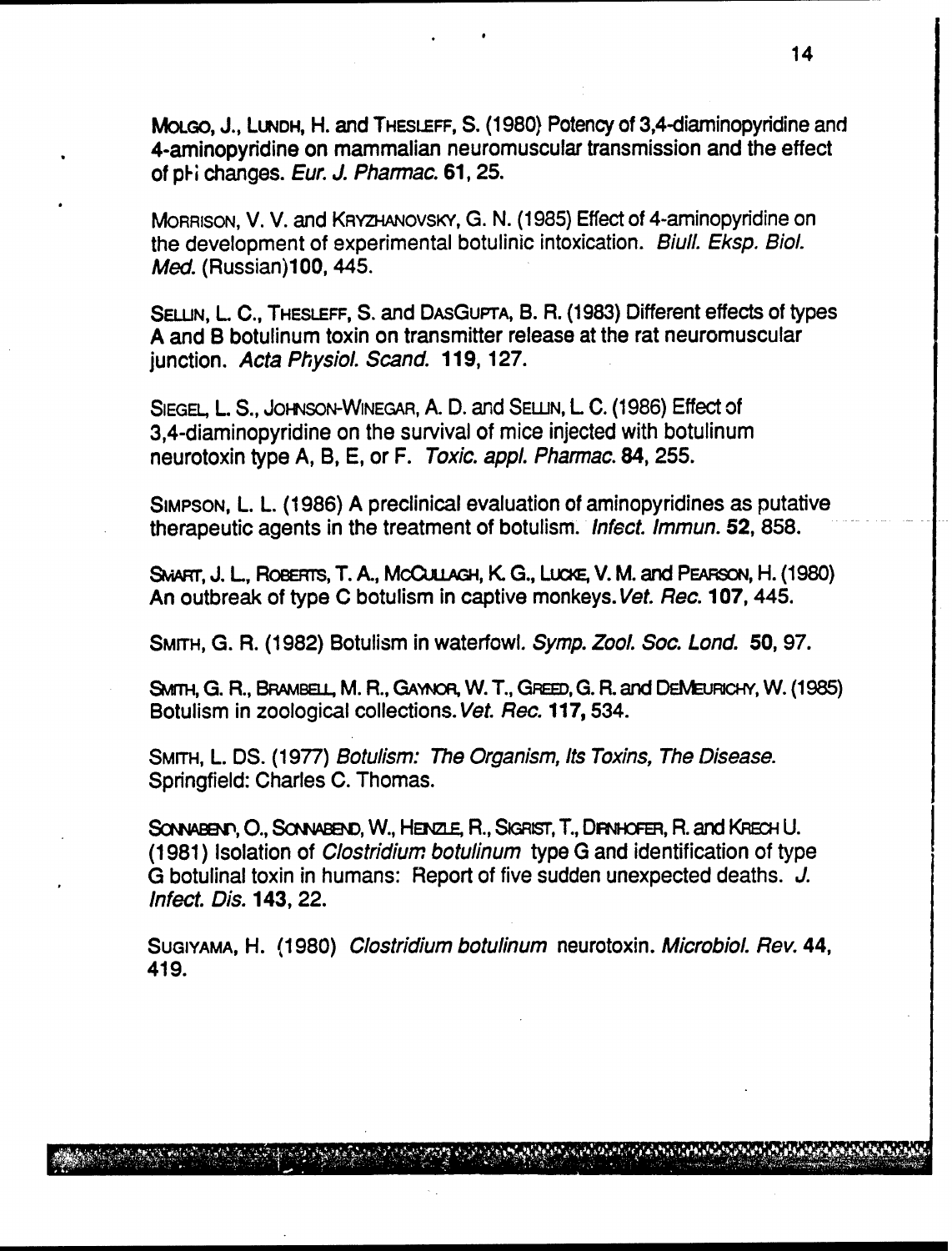VoHRA, M. M. and PRADHAN, S. N. (1964) Pharmacology of 3,4-diaminopyridine. Arch. *nt.* Pharmacodyn. Ther. **150,413.**

**WAGeLAMR,** R. **0., DACK, G.** M. and **MEYER, D.** P. **(1953)** Studies on mink food experimentally inoculated with toxin-free spores of Clostridium botulinum types **A,** B, **C,** and **E.** Am. **J.** Vet. Res. **14,479.**

YEH, **J. Z., OXFORD, G. S., Wu, C.** H., and **NARAHASHI,** T. **(1976)** Interactions of aminopyridines with potassium channels of squid axon membranes. Biophys. **J. 16, 77.**